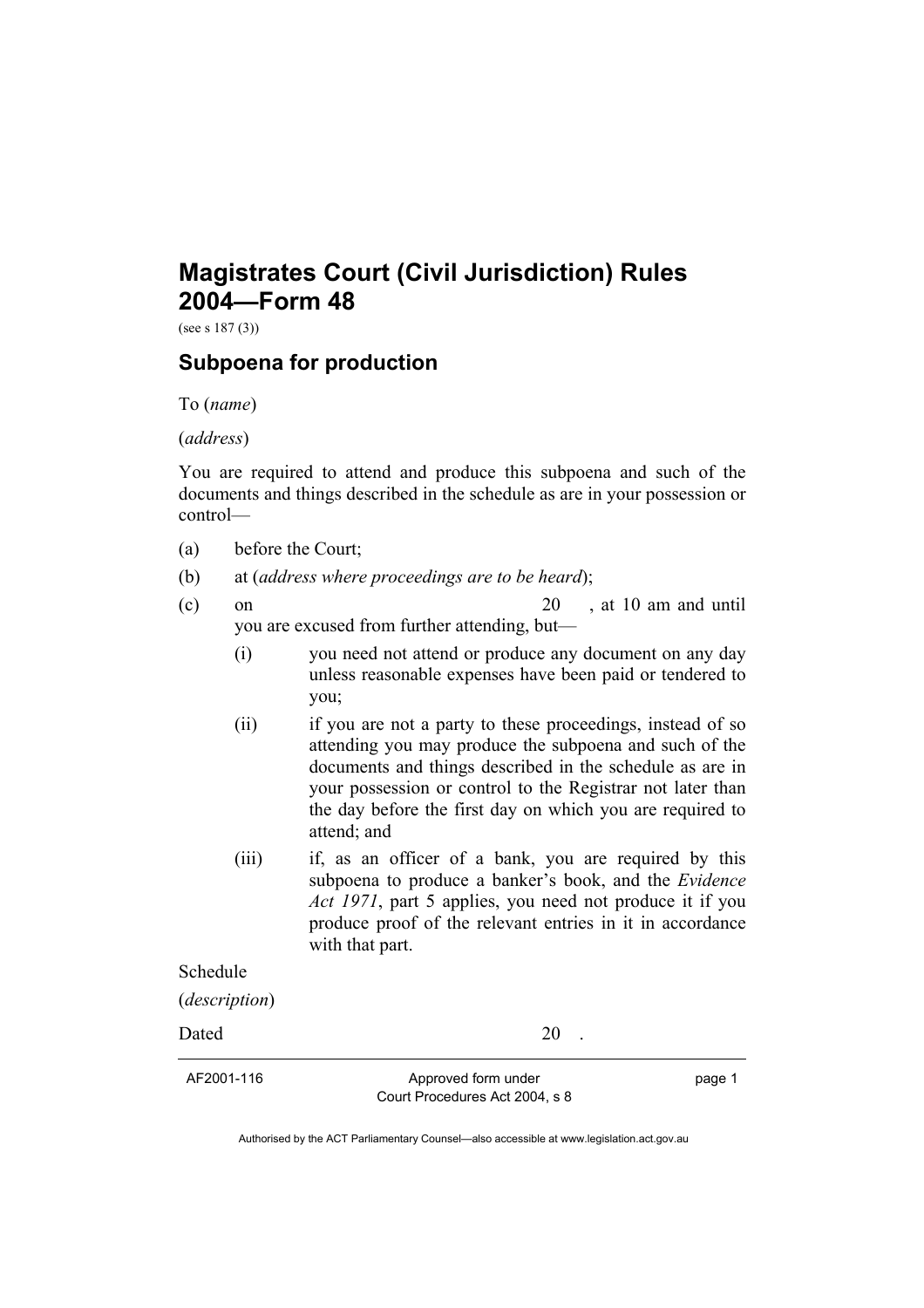## Registrar

*Note:* If you do not comply with this subpoena you may be arrested and brought before the Court.

Issued at the request of (*name, address and telephone number*), the plaintiff's legal practitioner (*or as the case may be*).

AF2001-116 Magistrates Court (Civil Jurisdiction) Rules 2004— Form 48

page 2

Authorised by the ACT Parliamentary Counsel—also accessible at www.legislation.act.gov.au